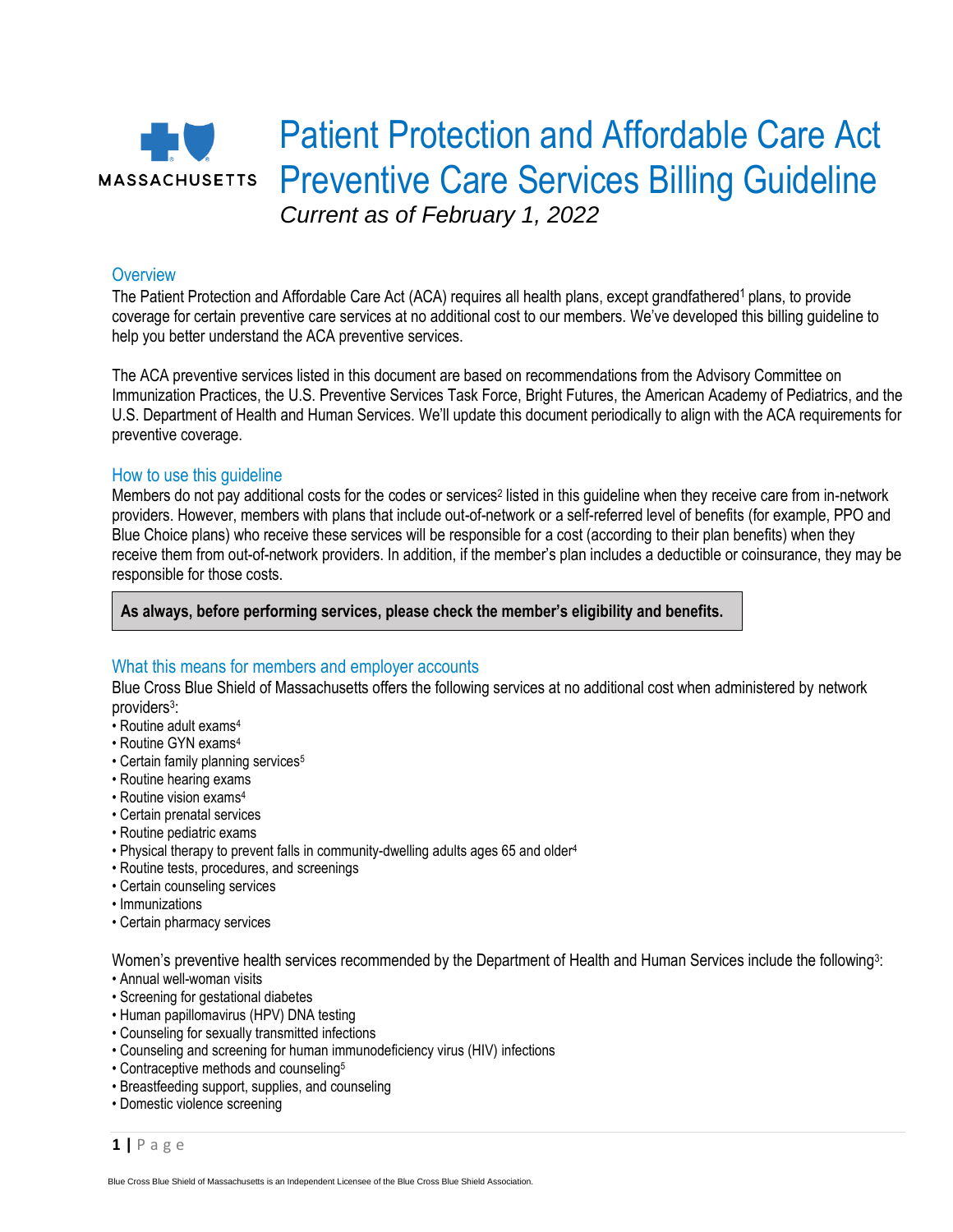## Additional information

To determine whether preventive care benefits apply, we consider the procedures, diagnostic codes, and any other qualifying information listed in the table. Claims are subject to payment edits that are updated regularly and generally based on CMS (including NCCI), specialty society guidelines, and drug manufacturers' package label inserts.

All diagnosis codes for preventive, screening, counseling, or wellness services should be billed in the **primary position** on the claim because our benefits are based on the primary diagnosis.

While modifier 33 may be reported, it is not used in making preventive care benefit determinations (except where indicated). If you do report it, please place it in the first modifier field of your claim.

\_\_\_\_\_\_\_\_\_\_\_\_\_\_\_\_\_\_\_\_\_\_\_\_\_\_\_\_\_\_\_\_\_\_\_\_\_\_\_\_\_\_\_\_\_\_\_\_\_\_\_\_\_\_\_\_\_\_\_\_\_\_ <sup>1</sup>Exempt from certain rights and protections provided under the Affordable Care Act.

<sup>&</sup>lt;sup>2</sup> In-network (PPO plans) or PCP/plan approved benefits (Blue Choice Plans).

 $3$  The list of preventive care services and tests covered with no member cost share is subject to change when additional guidance is issued by the federal government pursuant to the Patient Protection and Affordable Care Act. Blue Cross Blue Shield of Massachusetts has updated its products, and certain plan designs may have expanded preventive benefits beyond what is required by the Affordable Care Act. Some grandfathered plan designs may have a more limited selection.

<sup>&</sup>lt;sup>4</sup> Certain limitations may apply. As always, please check member eligibility and benefits before performing services.

<sup>5</sup> Some religious organizations may choose not to cover certain services. As always, please check member eligibility and benefits before performing services.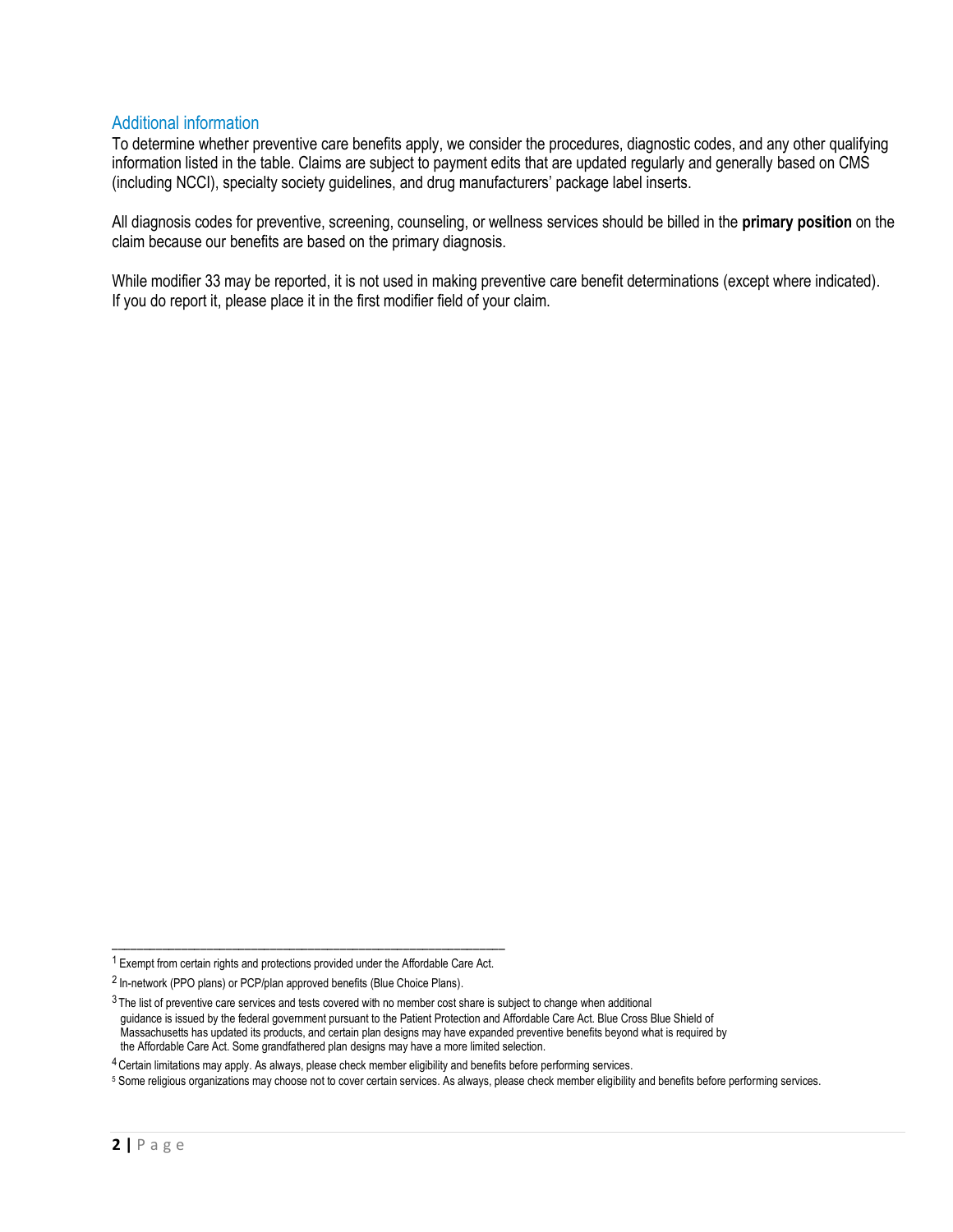| <b>Preventive Care Service Name</b>                                                                    | <b>Code</b>                                                                                                                                                                                                                                                       | <b>Comments</b>                                                                                                                                                                                                                                                                                        |
|--------------------------------------------------------------------------------------------------------|-------------------------------------------------------------------------------------------------------------------------------------------------------------------------------------------------------------------------------------------------------------------|--------------------------------------------------------------------------------------------------------------------------------------------------------------------------------------------------------------------------------------------------------------------------------------------------------|
|                                                                                                        | <b>Adults</b>                                                                                                                                                                                                                                                     |                                                                                                                                                                                                                                                                                                        |
| Abdominal aortic aneurysm screening: men                                                               | 76706                                                                                                                                                                                                                                                             | Covered when billed with diagnosis<br>code Z13.6.                                                                                                                                                                                                                                                      |
|                                                                                                        |                                                                                                                                                                                                                                                                   | Covered once per lifetime for males<br>ages 65-75 who have ever<br>smoked.                                                                                                                                                                                                                             |
|                                                                                                        |                                                                                                                                                                                                                                                                   | Covered for men 60 and older with a<br>history of abdominal aortic aneurysm<br>screening.                                                                                                                                                                                                              |
| Aspirin counseling for prevention of<br>cardiovascular disease                                         | 99401, 99385-99387, 99395-99397                                                                                                                                                                                                                                   |                                                                                                                                                                                                                                                                                                        |
| Blood pressure screening                                                                               | 99385-99387, 99395-99397                                                                                                                                                                                                                                          | Covered as part of the preventive<br>care visit.                                                                                                                                                                                                                                                       |
| Cholesterol screening                                                                                  | 80061, 83719, 83721                                                                                                                                                                                                                                               |                                                                                                                                                                                                                                                                                                        |
| Colorectal cancer screening - includes ancillary<br>services performed with the screening<br>procedure | 44401, 45303, 45305, 45307-45309,<br>45315, 45320, 45330-45333,<br>45335,45338, 45339, 45346, 45378,<br>45380-45385, 45388, 74263, 74270,<br>74280<br>G0104-G0106, G0120-G0122, G0328,<br>00811, 00812, 81528, 82270, 82272,<br>82274, 88304, 88304, J2250, J3010 | Paid as preventive only when billed<br>with Modifier 33 or PT and<br>diagnosis code Z12.11 for all codes<br>except:<br>G0104-G0106, G0120-G0122<br>Ancillary services (00811, 00812,<br>81528, 82270, 82272, 82274, 88304,<br>88305, J2250, J3010) performed with<br>a screening procedure are paid as |
|                                                                                                        |                                                                                                                                                                                                                                                                   | preventive when billed with modifier<br>33 or PT and diagnosis code Z12.11.                                                                                                                                                                                                                            |
| Depression screening                                                                                   | G0444, 99385-99387, 99395-99397                                                                                                                                                                                                                                   | Adults, including pregnant and<br>postpartum women.                                                                                                                                                                                                                                                    |
| Diabetes screening (includes gestational<br>diabetes screening)                                        | 80422, 82947, 82948, 82950-82952                                                                                                                                                                                                                                  | Adults who are overweight or obese,<br>as part of Cardiovascular Risk<br>Assessment, and pregnant women.                                                                                                                                                                                               |
| Healthy diet and physical activity counseling to<br>prevent cardiovascular disease prevention          | 99402-99404, 97802-97804,<br>G0108, G0270, G0271, G0109,<br>S9140, S9141, S9455,<br>S9460, S9465, S9470, G0446, G0447                                                                                                                                             | Adults who are overweight or obese,<br>and have additional cardiovascular<br>risk factors, and/or abnormal blood<br>glucose.                                                                                                                                                                           |
| Falls prevention: older adults who are at<br>increased risk for falls                                  | 97161-97164                                                                                                                                                                                                                                                       | Paid as preventive when billed with<br>Modifier 33.                                                                                                                                                                                                                                                    |
| Hepatitis B screening - adolescents and adults<br>at high risk for infection                           | 80055, 80074, 86704-86707, 87340,<br>87341, 87350, 87516, 87517, 87912,<br>G0499                                                                                                                                                                                  |                                                                                                                                                                                                                                                                                                        |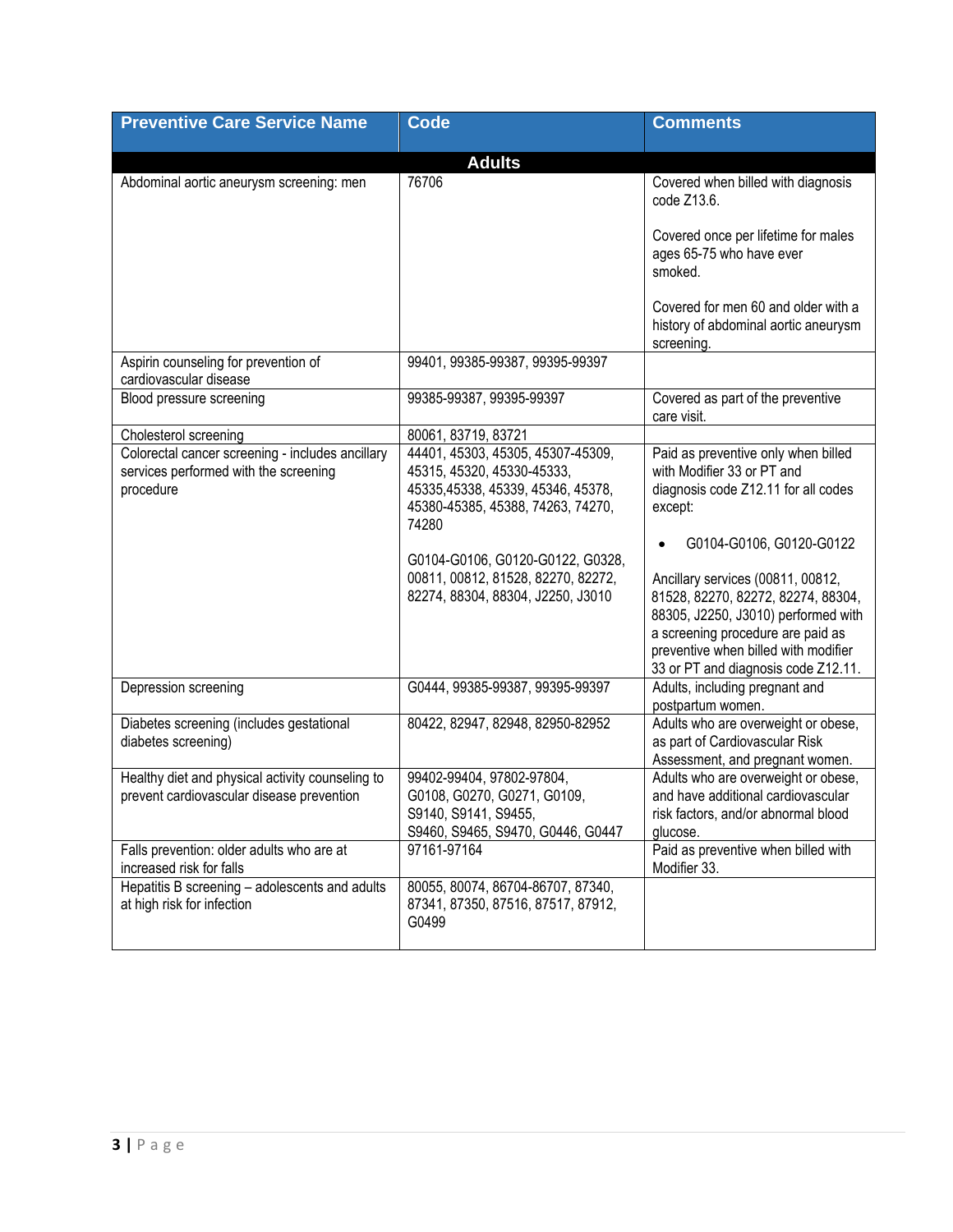| <b>Preventive Care Service Name</b>                                                                                                                                                                                                                                                                                                                                                                                                                                                                                                                                                                                                                                     | <b>Code</b>                                                                                                                                                                                                                                                                                                                                                                                                                                                                                              | <b>Comments</b>                                                                                                                                                        |
|-------------------------------------------------------------------------------------------------------------------------------------------------------------------------------------------------------------------------------------------------------------------------------------------------------------------------------------------------------------------------------------------------------------------------------------------------------------------------------------------------------------------------------------------------------------------------------------------------------------------------------------------------------------------------|----------------------------------------------------------------------------------------------------------------------------------------------------------------------------------------------------------------------------------------------------------------------------------------------------------------------------------------------------------------------------------------------------------------------------------------------------------------------------------------------------------|------------------------------------------------------------------------------------------------------------------------------------------------------------------------|
|                                                                                                                                                                                                                                                                                                                                                                                                                                                                                                                                                                                                                                                                         |                                                                                                                                                                                                                                                                                                                                                                                                                                                                                                          |                                                                                                                                                                        |
|                                                                                                                                                                                                                                                                                                                                                                                                                                                                                                                                                                                                                                                                         | <b>Adults</b>                                                                                                                                                                                                                                                                                                                                                                                                                                                                                            |                                                                                                                                                                        |
| Hepatitis C screening - persons at high risk for<br>infection                                                                                                                                                                                                                                                                                                                                                                                                                                                                                                                                                                                                           | 80074, 86803, 86804, 87520-87522,<br>87902, G0472                                                                                                                                                                                                                                                                                                                                                                                                                                                        |                                                                                                                                                                        |
| HIV screening - adolescents and adults                                                                                                                                                                                                                                                                                                                                                                                                                                                                                                                                                                                                                                  | 86689, 86701-86703, 87390, 87534,<br>87535, 87806, G0432, G0433, G0435,<br>G0475                                                                                                                                                                                                                                                                                                                                                                                                                         |                                                                                                                                                                        |
| HPV DNA Testing (Women)                                                                                                                                                                                                                                                                                                                                                                                                                                                                                                                                                                                                                                                 | 0500T, 87623-87625, G0476                                                                                                                                                                                                                                                                                                                                                                                                                                                                                |                                                                                                                                                                        |
| Lung cancer screening - low-dose computed<br>tomography                                                                                                                                                                                                                                                                                                                                                                                                                                                                                                                                                                                                                 | 71250, 71271, G0296                                                                                                                                                                                                                                                                                                                                                                                                                                                                                      | Covered once annually for ages 50-<br>80 when billed with diagnosis codes<br>F17.200, Z12.2, Z87.891.                                                                  |
| Obesity screening and counseling - children,<br>adolescents and adults                                                                                                                                                                                                                                                                                                                                                                                                                                                                                                                                                                                                  | 97802-97804, 99385-99387<br>99395-99397, 99402-99404,<br>G0270, G0271, S9470, S9482                                                                                                                                                                                                                                                                                                                                                                                                                      |                                                                                                                                                                        |
| Preventive Immunizations - adults and pediatric<br>Diphtheria<br>$\bullet$<br>Diphtheria, Tetanus, Pertussis (Whooping<br>$\bullet$<br>cough)<br>Haemophilus Influenza type B<br>$\bullet$<br><b>Hepatitis A</b><br>$\bullet$<br><b>Hepatitis B</b><br>$\bullet$<br>Herpes Zoster<br>$\bullet$<br>Human Papillomavirus (HPV)<br>$\bullet$<br><b>Inactivated Poliovirus</b><br>$\bullet$<br>Influenza (flu shot)<br>$\bullet$<br>Measles, mumps, rubella<br>$\bullet$<br>Meningococcal<br>$\bullet$<br>Pertussis<br>$\bullet$<br>Pneumococcal<br>$\bullet$<br>Rotavirus<br>$\bullet$<br>Tetanus<br>$\bullet$<br>Varicella (Chickenpox)<br>Sexually Transmitted Infection | 90375, 90376, 90378, 90389, 90396,<br>90460, 90461, 90471-90474, 90476,<br>90477, 90581, 90620, 90621, 90625,<br>90630, 90632-90634, 90636, 90644,<br>90647-90651, 90653-90658, 90660-<br>90662, 90664, 90666-90668, 90670,<br>90672-90676, 90680-90682, 90685-<br>90691, 90696-, 90698, 90700, 90702,<br>90707, 90710, 90713-90718, 90723,<br>90732-90734, 90736, 90738, 90739,<br>90740, 90743, 90744, 90746, 90747,<br>90748, 90750, 90756, G0008, G0009<br>Q2034, Q2035, Q2038, Q2039<br>99401-99404 | Doses, recommended ages,<br>and recommended population vary.<br>Appropriate immunizations as<br>recommended by the Advisory<br>Committee on Immunization<br>Practices. |
| (STI) counseling<br>Skin cancer behavioral counseling                                                                                                                                                                                                                                                                                                                                                                                                                                                                                                                                                                                                                   | See comments section                                                                                                                                                                                                                                                                                                                                                                                                                                                                                     | Covered as part of the                                                                                                                                                 |
|                                                                                                                                                                                                                                                                                                                                                                                                                                                                                                                                                                                                                                                                         |                                                                                                                                                                                                                                                                                                                                                                                                                                                                                                          | preventive care visit.                                                                                                                                                 |
| Syphilis screening - persons at increased risk<br>for infection (non-pregnant persons and<br>pregnant women)                                                                                                                                                                                                                                                                                                                                                                                                                                                                                                                                                            | 80055, 86780, 86592, 86593                                                                                                                                                                                                                                                                                                                                                                                                                                                                               | Covered as preventive when billed<br>with routine or prenatal diagnosis.                                                                                               |
| Tobacco use counseling and interventions<br>(non-pregnant adults, pregnant women,<br>children and adolescents)                                                                                                                                                                                                                                                                                                                                                                                                                                                                                                                                                          | 99406, 99407                                                                                                                                                                                                                                                                                                                                                                                                                                                                                             |                                                                                                                                                                        |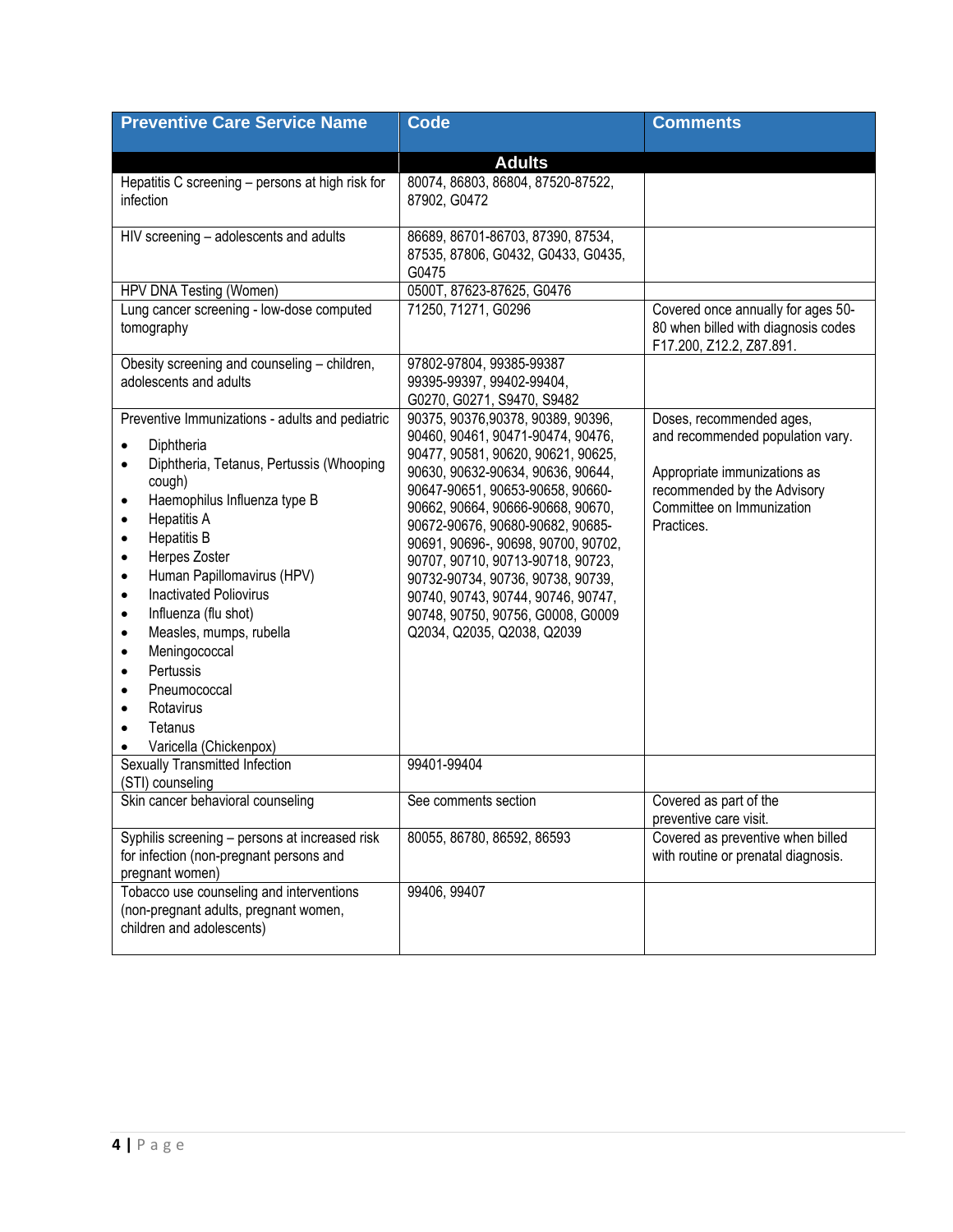| <b>Preventive Care Service Name</b>                                                                                                  | <b>Code</b>                                                                                                                                                                                                                                                                                                                                                                                                                                                                                                                                                                                                                                                                                                                                                 | <b>Comments</b>                                                                                                                                                                                                                                                                            |
|--------------------------------------------------------------------------------------------------------------------------------------|-------------------------------------------------------------------------------------------------------------------------------------------------------------------------------------------------------------------------------------------------------------------------------------------------------------------------------------------------------------------------------------------------------------------------------------------------------------------------------------------------------------------------------------------------------------------------------------------------------------------------------------------------------------------------------------------------------------------------------------------------------------|--------------------------------------------------------------------------------------------------------------------------------------------------------------------------------------------------------------------------------------------------------------------------------------------|
|                                                                                                                                      |                                                                                                                                                                                                                                                                                                                                                                                                                                                                                                                                                                                                                                                                                                                                                             |                                                                                                                                                                                                                                                                                            |
| Tuberculosis screening (adults and children at<br>increased risk)                                                                    | <b>Adults</b><br>86480, 86481, 86580                                                                                                                                                                                                                                                                                                                                                                                                                                                                                                                                                                                                                                                                                                                        |                                                                                                                                                                                                                                                                                            |
| Unhealthy alcohol use screening<br>and counseling (adults, including pregnant<br>women)                                              | G0442, G0443, 99408, 99409                                                                                                                                                                                                                                                                                                                                                                                                                                                                                                                                                                                                                                                                                                                                  |                                                                                                                                                                                                                                                                                            |
|                                                                                                                                      | <b>Women: Preventive Services</b>                                                                                                                                                                                                                                                                                                                                                                                                                                                                                                                                                                                                                                                                                                                           |                                                                                                                                                                                                                                                                                            |
| Anemia screening (Iron deficiency)                                                                                                   | 85013, 8014, 85018, 85025<br>85027, 85041, 86900, G0306, G0307                                                                                                                                                                                                                                                                                                                                                                                                                                                                                                                                                                                                                                                                                              |                                                                                                                                                                                                                                                                                            |
| Bacteriuria screening (pregnant women)                                                                                               | 81000, 81007, 85013, 85014, 85018,<br>85025, 85027, 85041, 86900, 86901,<br>87081, 87084, 87086, 87088, G0306,<br>G0307                                                                                                                                                                                                                                                                                                                                                                                                                                                                                                                                                                                                                                     |                                                                                                                                                                                                                                                                                            |
| Breastfeeding support, supplies and counseling<br>(pregnant and postpartum women)                                                    | <b>Counseling Visit:</b><br>99401-99403, 99501<br>Supplies:<br>A4281-A4286<br><b>Breast Pumps:</b><br>E0602-E0603                                                                                                                                                                                                                                                                                                                                                                                                                                                                                                                                                                                                                                           | Covered for rental or purchase of one<br>manual or electric breast pump for<br>each birth (excludes hospital grade<br>breast pumps).                                                                                                                                                       |
| Contraception for Women: FDA-approved<br>contraceptive methods, sterilization<br>procedures, and patient education and<br>counseling | Surgical procedures and ancillary<br>services:<br>00851, 00952, 58565, 58600, 58605,<br>58611, 58615, 58670, 58671, S6621,<br>S6622, S6629, S6631, S6632, S6639,<br>S6692<br><b>Contraceptive methods:</b><br>11976, 11980-11983, 57170, 58300,<br>58301,58340, 59200, 64435, A4261,<br>A4264, A4266*, A4268*, A4269*,<br>J1050, J7296-J7298, J7300, J7301,<br>J7303*, J7304*, J7306, J7307<br>S4981, S4989, S4993*<br>*Items are available through a retail<br>pharmacy. Must have pharmacy<br>benefits through Blue Cross Blue Shield<br>of Massachusetts.<br><b>Patient Education and Counseling:</b><br>59430, 98960, 98961, 98962, 99201-<br>99205, 99211-99215, 99241-99245,<br>99281-99285, 99384-99387, 99394-<br>99397, 99401, S0610, S0612, S0613 | Ancillary services performed in<br>conjunction with the surgical<br>procedure are paid as preventive.<br>FDA-approved over-the-counter<br>female contraceptives are considered<br>preventive when prescribed by a<br>licensed provider and dispensed at a<br>pharmacy with a prescription. |
| Preeclampsia screening                                                                                                               | See comments section                                                                                                                                                                                                                                                                                                                                                                                                                                                                                                                                                                                                                                                                                                                                        | Included as part of the<br>screening OB-Gyn visit.                                                                                                                                                                                                                                         |
| Rh incompatibility screening                                                                                                         | 80055, 80081, 86901, 86900                                                                                                                                                                                                                                                                                                                                                                                                                                                                                                                                                                                                                                                                                                                                  |                                                                                                                                                                                                                                                                                            |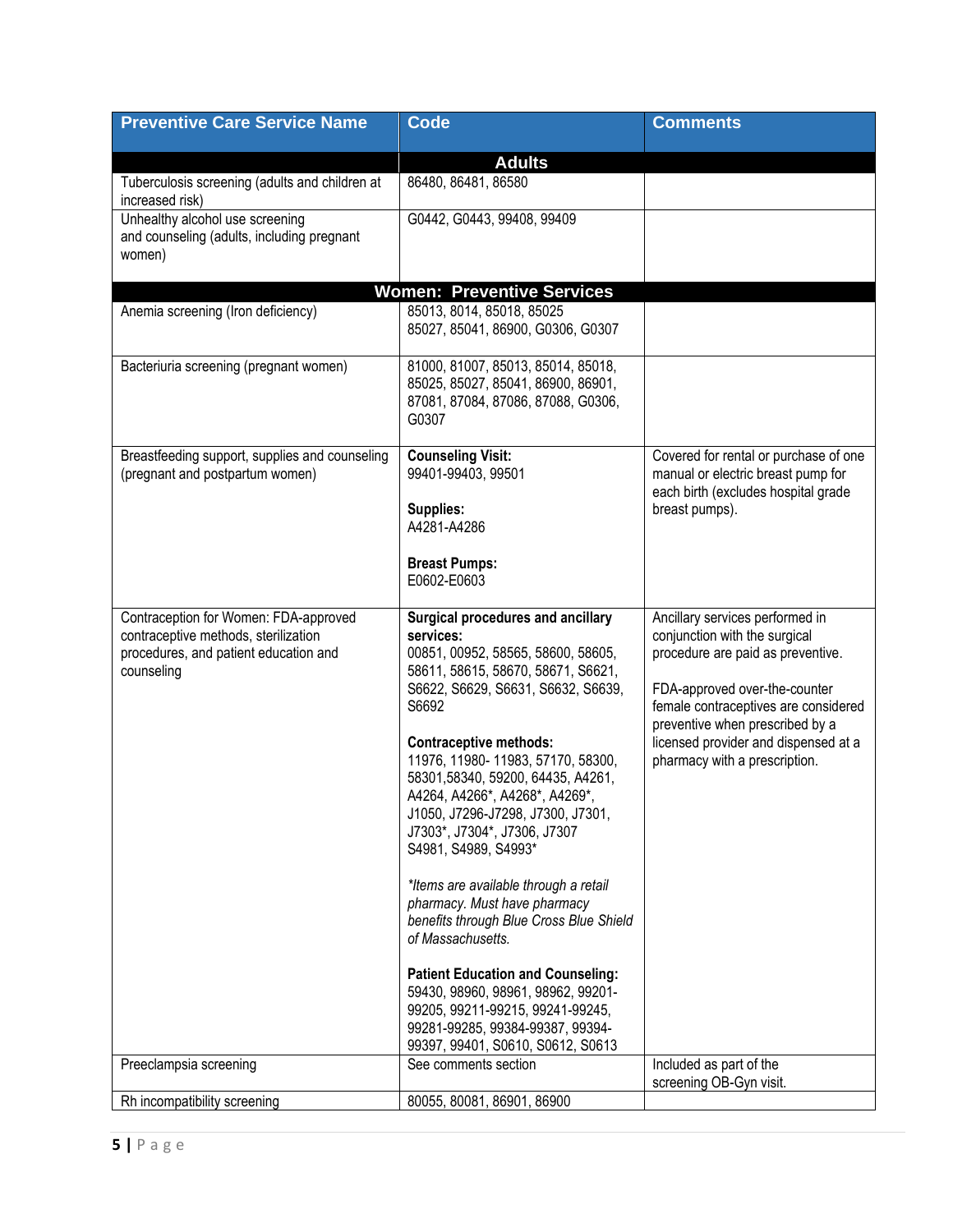| <b>Preventive Care Service Name</b>                                                                      | <b>Code</b>                                                                                                                                                                                                 | <b>Comments</b>                                                                                                                                       |
|----------------------------------------------------------------------------------------------------------|-------------------------------------------------------------------------------------------------------------------------------------------------------------------------------------------------------------|-------------------------------------------------------------------------------------------------------------------------------------------------------|
|                                                                                                          | <b>Women: Preventive Services</b>                                                                                                                                                                           |                                                                                                                                                       |
| BRCA risk assessment and genetic<br>counseling/testing                                                   | <b>BRCA Testing:</b><br>81163-81165, 81167, 81212,<br>81215-81217<br>Counseling:<br>96040, 99385-99387, 99395-99397,<br>99401-99404                                                                         |                                                                                                                                                       |
| Breast cancer mammography                                                                                | 77061, 77063, 77066, 77067                                                                                                                                                                                  | We cover at least one baseline<br>screening mammogram between<br>ages 35-39 and one mammogram per<br>calendar year for a members ages 40<br>or older. |
| Breast cancer chemoprevention<br>Counseling                                                              | 99401-99404                                                                                                                                                                                                 |                                                                                                                                                       |
| Cervical cancer screening                                                                                | 88141-88143, 88147, 88148,<br>88150, 88152-88155, 88157,<br>88160-88162, 88164-88167, 88172-<br>88175, G0101, G0123, G0124, G0141,<br>G0143-G0145, G0147, G0148, G0476,<br>87623-87625, P3000, P3001, Q0091 | Once per calendar year.                                                                                                                               |
| Chlamydia infection screening                                                                            | 86631, 86632, 87110, 87270,<br>87320, 87485-87487, 87490-87492,<br>87800, 87810                                                                                                                             |                                                                                                                                                       |
| Intimate partner violence screening:<br>women of reproductive age (includes ongoing<br>support services) | 99401-99404                                                                                                                                                                                                 |                                                                                                                                                       |
| Gonorrhea screening (women)                                                                              | 87590-87592, 87850                                                                                                                                                                                          |                                                                                                                                                       |
| Osteoporosis screening for women                                                                         | 77080, 77081                                                                                                                                                                                                | Paid as preventive when billed with<br>diagnosis code Z13.820 or Z78.0.                                                                               |
| Preventive office visits (children and adults)                                                           | 99381-99387, 99391-99397                                                                                                                                                                                    |                                                                                                                                                       |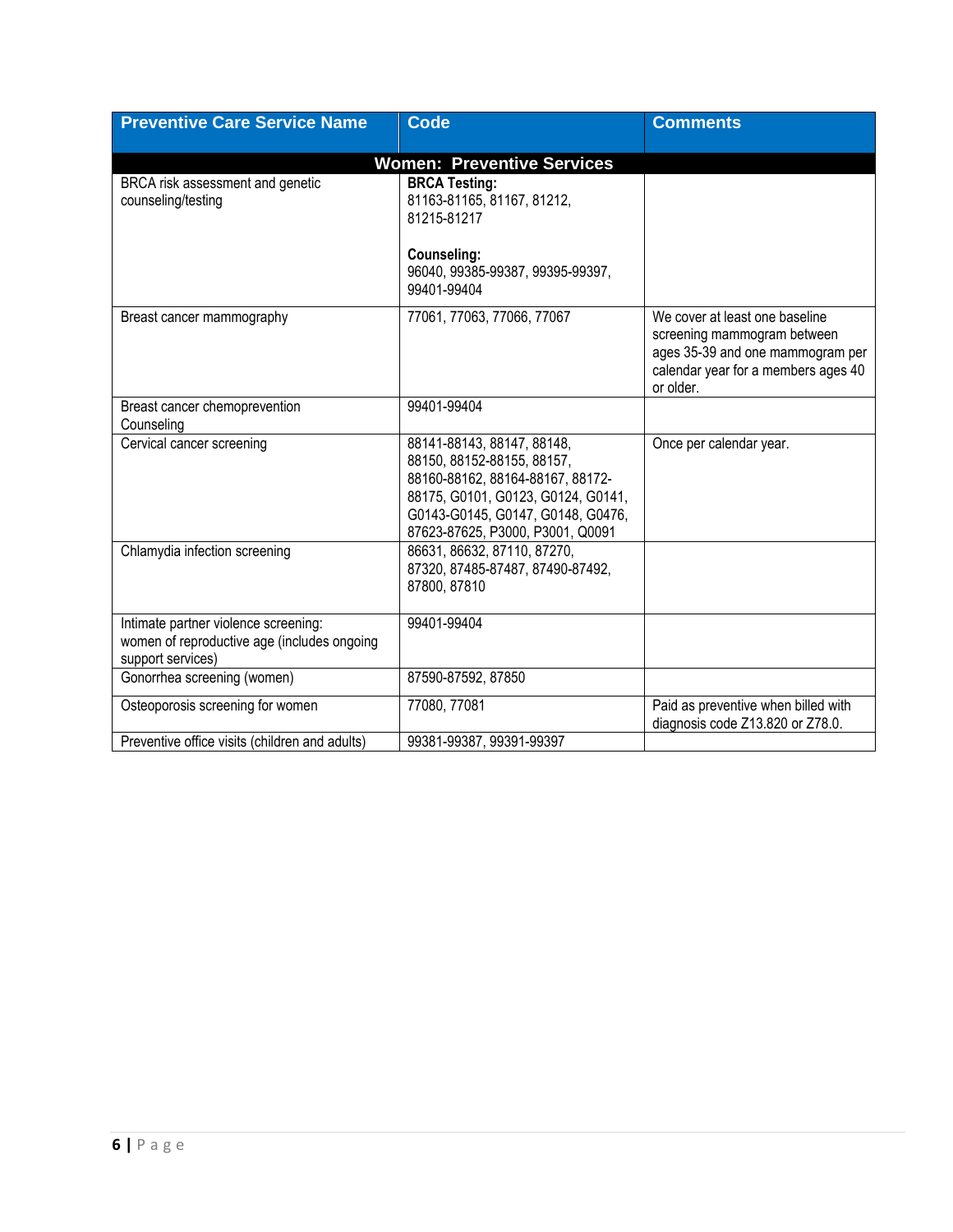| <b>Preventive Care Service Name</b>                                                                                                                         | <b>Code</b>                                                             | <b>Comments</b>                                                         |
|-------------------------------------------------------------------------------------------------------------------------------------------------------------|-------------------------------------------------------------------------|-------------------------------------------------------------------------|
|                                                                                                                                                             | Children's Preventive Health Services (through age 18)                  |                                                                         |
| Alcohol, tobacco, and drug use screening                                                                                                                    | See comments section                                                    | For adolescents as part of the well<br>visit.                           |
| Autism screening                                                                                                                                            | 81228, 81229, 96110, 96127, G0451                                       | For children at 18 and 24 months.                                       |
| Behavioral assessments for children ages:<br>0 to 11 months<br>1 to 4 years<br>5 to 10 years<br>11 to 14 years<br>15 to years                               | See comments section                                                    | Covered as part of the preventive<br>care visit.                        |
| Bilirubin concentration                                                                                                                                     | 82247, 82248                                                            | Covered for newborns as part of<br>screening during the inpatient stay. |
| Blood pressure screening for children ages:<br>0 to 11 months<br>1 to 4 years<br>5 to 10 years<br>11 to 14 years<br>15 to years                             | See comments section                                                    | Covered as part of the preventive<br>care visit.                        |
| Depression screening                                                                                                                                        | See comments section                                                    | Covered as part of the preventive<br>care visit.                        |
| Developmental screening                                                                                                                                     | 96110                                                                   | For children under age 3.                                               |
| Dyslipidemia screening                                                                                                                                      | 80061, 83719, 83721                                                     |                                                                         |
| Dental caries (tooth decay)<br>prevention                                                                                                                   | 99188, 99381, 99382, 99391, 99392                                       | Fluoride varnish application.                                           |
| Gonorrhea prophylactic medication                                                                                                                           | See comments section                                                    | For newborns; included in<br>hospital charges.                          |
| Hearing screening for children                                                                                                                              | V5008, 92551, 92552, 92558, 92585,<br>92588, 92560, 92567, 92586, 92587 | Paid as preventive when billed with a<br>preventive diagnosis code.     |
| Hematocrit or Hemoglobin<br>screening                                                                                                                       | 83020, 83021, 83030, 83033, 83051                                       |                                                                         |
| Hemoglobinopathies or sickle cell screening                                                                                                                 | 85660, S3620                                                            | For newborns.                                                           |
| Congenital hypothyroidism screening                                                                                                                         | See comments section                                                    | For newborns; included in hospital<br>charges                           |
| Lead screening                                                                                                                                              | 83655                                                                   |                                                                         |
| Medical history for all children<br>throughout development ages:<br>0 to 11 months<br>$\bullet$<br>1 to 14 years<br>$\bullet$<br>5 to 10 years<br>$\bullet$ | See comments section                                                    | Covered as part of the preventive<br>care visit.                        |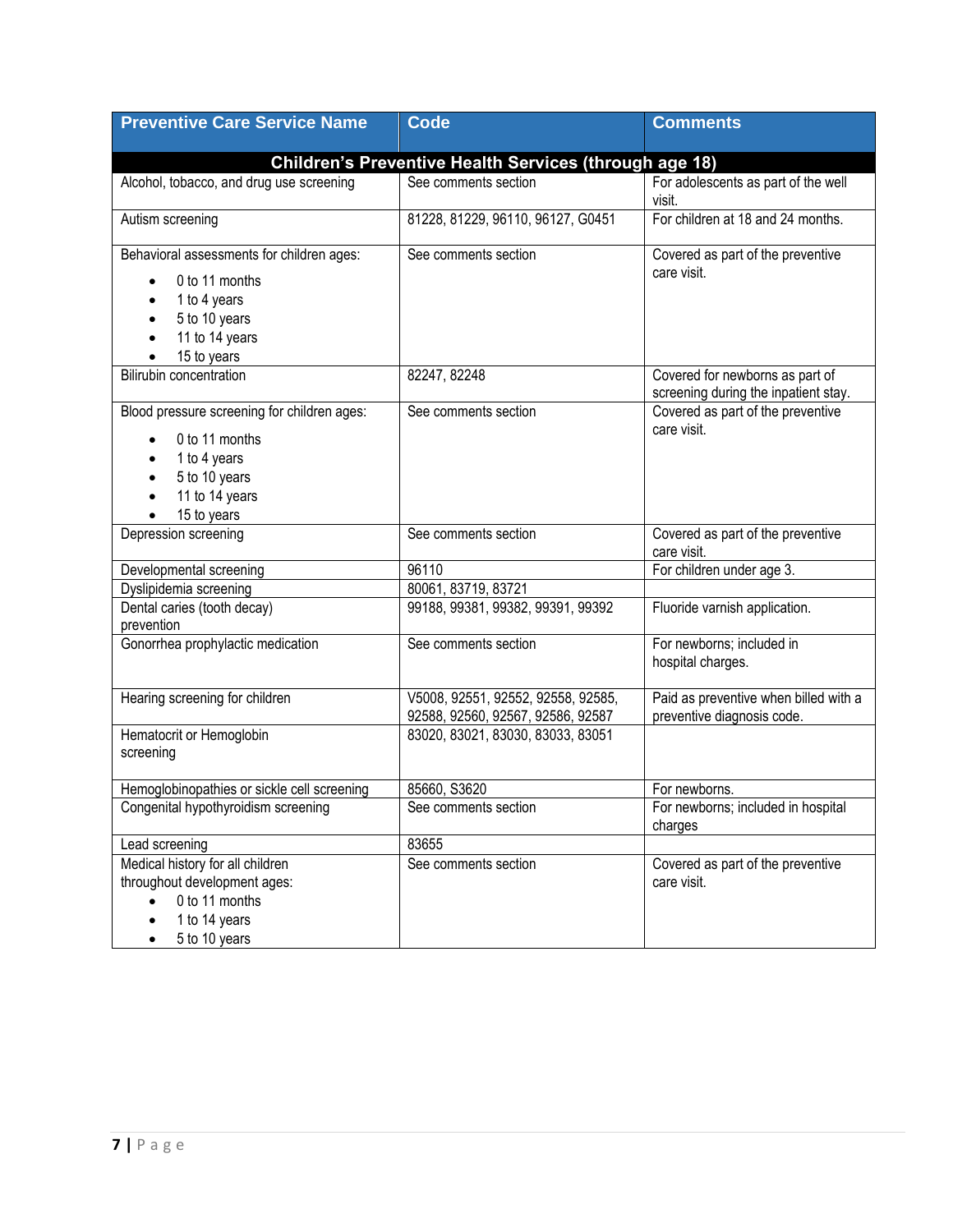| <b>Preventive Care Service Name</b>                                            | Code                                                                                                         | <b>Comments</b>                                           |
|--------------------------------------------------------------------------------|--------------------------------------------------------------------------------------------------------------|-----------------------------------------------------------|
| Children's Preventive Health Services (through age 18)                         |                                                                                                              |                                                           |
| Oral health risk assessment for<br>young children                              | See comments section                                                                                         | Covered as part of the preventive<br>care visit.          |
| Phenylketonuria (PKU)                                                          | 84030                                                                                                        | Part of newborn inpatient<br>screening for newborns stay. |
| Sexually transmitted infection<br>(STI) prevention counseling and<br>screening | 86631, 86632, 87081, 87110, 87210,<br>87270, 87320, 87490, 87491, 87800,<br>87801, 87810, 87850, 99401-99404 | For adolescents at higher risk.                           |
| Skin cancer behavioral counseling                                              | See comments section                                                                                         | Covered as part of the preventive<br>care visit.          |
| Vision screening                                                               | 99172-99174, 99177                                                                                           |                                                           |

# **Pharmacy Services**

We'll only cover these medications when they are prescribed by a licensed clinician and when the member has pharmacy coverage with us.

| <b>Preventive Care Service Name</b>                                                                                | <b>Comments</b>                                                                                                                                                                                                                                                                                                                                    |
|--------------------------------------------------------------------------------------------------------------------|----------------------------------------------------------------------------------------------------------------------------------------------------------------------------------------------------------------------------------------------------------------------------------------------------------------------------------------------------|
| Aspirin (81 mg over the counter) for the<br>prevention of heart disease and preeclampsia                           | Covered for females of all ages; covered for males ages 45-70.                                                                                                                                                                                                                                                                                     |
| Generic birth control drugs and methods (or for<br>a brand name drug or method when a generic<br>is not available) |                                                                                                                                                                                                                                                                                                                                                    |
| Generic low to moderate dose statin medication                                                                     | Covered for adults ages 40-75 years of age with no history of CVD; one or more<br>CVD risk factors, and a calculated 10-year CVD event risk or 10% or greater.                                                                                                                                                                                     |
| Folic acid supplements (generic and over the<br>counter)                                                           | Covered for women up through age 50.                                                                                                                                                                                                                                                                                                               |
| Prevention of Human Immunodeficiency Virus<br>(HIV) Infection: Preexposure Prophylaxis                             | Emtricitabine/tenofovir is available at no additional cost for members who aren't<br>currently filling other HIV medications. Members taking other HIV medications, or<br>who are switching from an HIV medication to emtricitabine/tenofovir, will have to<br>pay their usual out-of-pocket costs. This applies to new prescriptions and refills. |
| Risk reducing medications for women at<br>increased risk of breast cancer                                          |                                                                                                                                                                                                                                                                                                                                                    |
| Bowel preparations (prescription and over the<br>counter)                                                          |                                                                                                                                                                                                                                                                                                                                                    |
| Generic smoking cessation                                                                                          | Covered for up to two 90-day supplies per calendar year.                                                                                                                                                                                                                                                                                           |
| Generic Vitamin D                                                                                                  | Covered for ages 65 and older.                                                                                                                                                                                                                                                                                                                     |
|                                                                                                                    | <b>Pharmacy Services - Pediatrics</b>                                                                                                                                                                                                                                                                                                              |
| pharmacy coverage with us.                                                                                         | We'll only cover these medications when they are prescribed by a licensed clinician and when the member has                                                                                                                                                                                                                                        |
| Dental caries chemoprevention, oral fluoride                                                                       | Covered through age 16.                                                                                                                                                                                                                                                                                                                            |
| Iron supplements                                                                                                   | Covered for infants up to 12 months old.                                                                                                                                                                                                                                                                                                           |